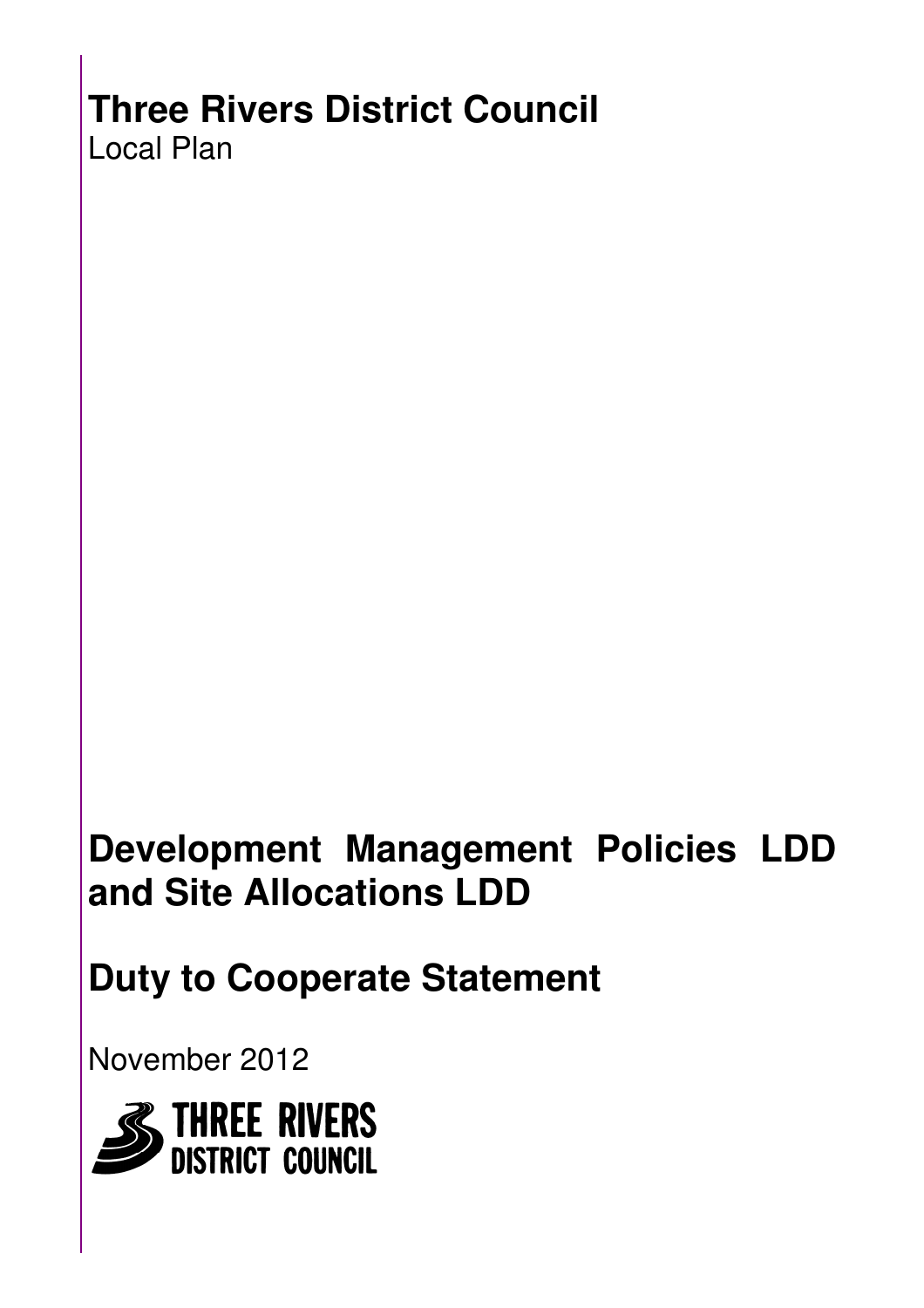## **Contents**

| 1.0 | Introduction                |                                                                                                                                                                                                                                                                                                                                                                                                                                                                                                                                                                                                                                         | <b>Page</b>                                                                                                   |
|-----|-----------------------------|-----------------------------------------------------------------------------------------------------------------------------------------------------------------------------------------------------------------------------------------------------------------------------------------------------------------------------------------------------------------------------------------------------------------------------------------------------------------------------------------------------------------------------------------------------------------------------------------------------------------------------------------|---------------------------------------------------------------------------------------------------------------|
| 2.0 |                             | <b>Joint Studies for Local Plan Evidence Base</b>                                                                                                                                                                                                                                                                                                                                                                                                                                                                                                                                                                                       | $\overline{2}$                                                                                                |
| 3.0 | <b>Joint Working Groups</b> |                                                                                                                                                                                                                                                                                                                                                                                                                                                                                                                                                                                                                                         | 3                                                                                                             |
|     |                             | Hertfordshire Infrastructure Planning Partnership (HIIP)<br>Hertfordshire Planning Group (HPG) (Planning)<br><b>HPG Development Plans</b><br><b>HPG Landscape</b><br>Hertfordshire Infrastructure & Investment Strategy (HIIS)<br><b>Community Infrastructure Levy (CIL) Reference Group</b><br><b>Building Futures Group</b><br><b>Hertfordshire Information Liaison Group</b><br><b>Built Environment and Management Services (BEAMS)</b><br>Hertfordshire Economic Development Officers Group (HEDOG)<br><b>Local Enterprise Partnership</b><br><b>Housing and Regeneration Initiative (HARI)</b><br><b>Transport Liaison Groups</b> | 3<br>3<br>3<br>3<br>3<br>4<br>4<br>4<br>4<br>4<br>4<br>5<br>5                                                 |
| 4.0 |                             | Liaison Meetings with Neighbouring Authorities and other Organisations                                                                                                                                                                                                                                                                                                                                                                                                                                                                                                                                                                  | 5                                                                                                             |
|     |                             | <b>Watford Borough Council</b><br><b>Dacorum Borough Council</b><br><b>Hertsmere Borough Council</b><br><b>St Albans District &amp; City Council</b><br><b>Hertfordshire County Council</b><br><b>Other Adjoining Authorities</b><br><b>The Environment Agency</b><br><b>Homes and Community Agency</b><br><b>English Heritage</b>                                                                                                                                                                                                                                                                                                      | 6<br>$6\,$<br>$6\,$<br>$6\,$<br>$6\,$<br>$\overline{7}$<br>$\overline{7}$<br>$\overline{7}$<br>$\overline{7}$ |
| 5.0 |                             | <b>Infrastructure Delivery Plan</b>                                                                                                                                                                                                                                                                                                                                                                                                                                                                                                                                                                                                     | $\overline{7}$                                                                                                |
| 6.0 | <b>Future Cooperation</b>   |                                                                                                                                                                                                                                                                                                                                                                                                                                                                                                                                                                                                                                         |                                                                                                               |
|     | <b>Tables</b>               | <b>Table 1 Joint Studies</b><br><b>Table 2 Liaison Meetings</b>                                                                                                                                                                                                                                                                                                                                                                                                                                                                                                                                                                         | $\overline{2}$<br>5                                                                                           |
|     | <b>Appendices</b>           |                                                                                                                                                                                                                                                                                                                                                                                                                                                                                                                                                                                                                                         |                                                                                                               |
|     |                             | <b>Appendix 1 District Boundary and Neighbouring Authorities</b><br>Appendix 2 Joint Studies for Local Plan Evidence Base                                                                                                                                                                                                                                                                                                                                                                                                                                                                                                               | 9<br>10                                                                                                       |
|     |                             |                                                                                                                                                                                                                                                                                                                                                                                                                                                                                                                                                                                                                                         |                                                                                                               |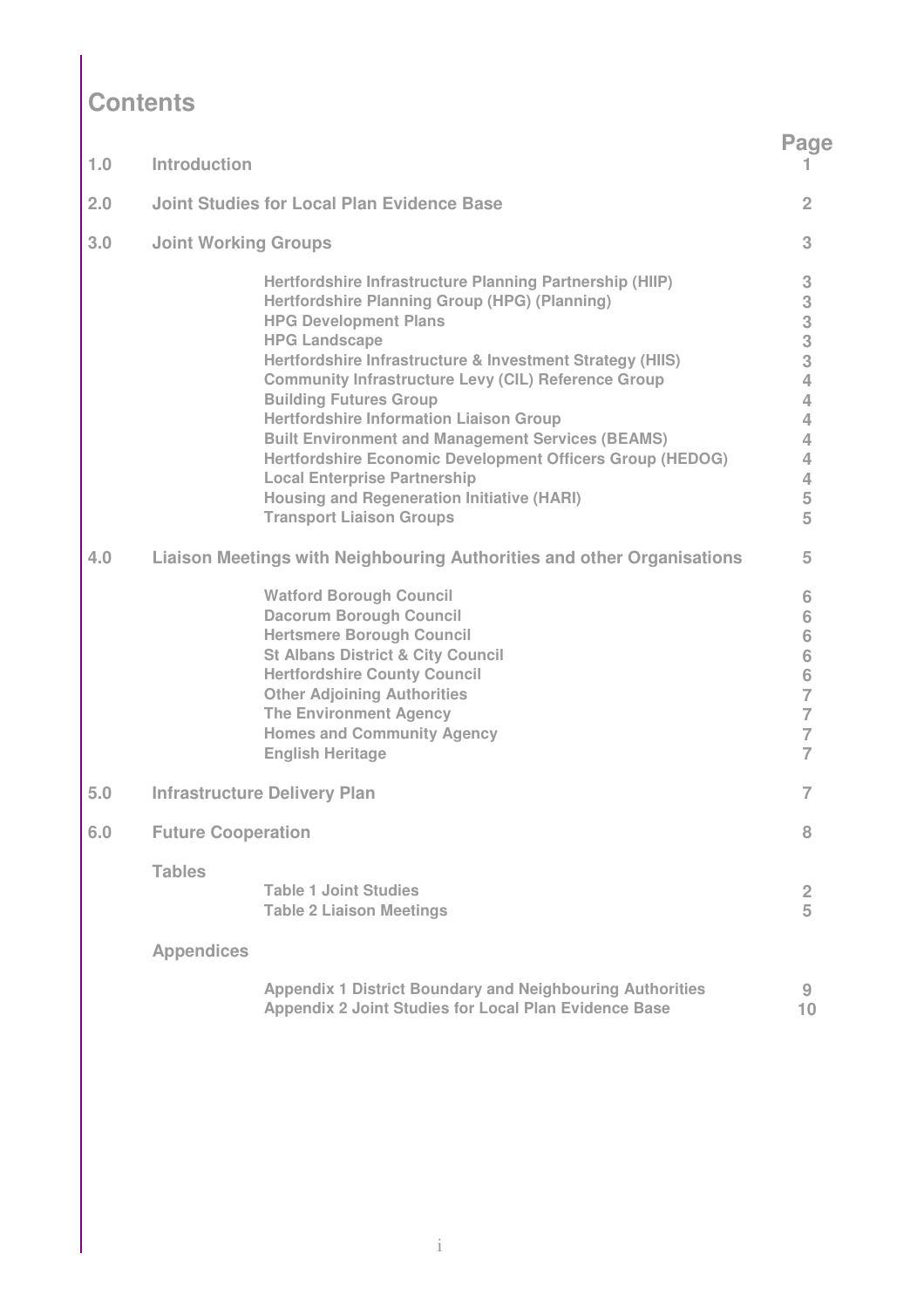### **1.0 Introduction**

- 1.1 This statement sets out how Three Rivers District Council has cooperated with other Local Planning Authorities and partner organisations during the preparation of the Development Management Policies and Site Allocations Local Development Documents.
- 1.2 The explanatory notes to the Localism Act state that during *'...independent examination of* development plan documents local authorities will have to provide evidence that they have complied with the duty [to cooperate] if their plans are not to be rejected by the examiner'. Consultation Statements for the two Local Development Documents set out, in general terms, how the Council has consulted relevant bodies during the act of plan-making. However, this separate document is provided in order to demonstrate how the Council has fulfilled its duty to cooperate as set out under Section 110 of the Localism Act 2011 (and explanatory notes), Section 33A of the Planning and Compulsory Purchase Act 2004 (as amended) and Part 2 of the Town and Country Planning (Local Planning) (England) Regulations 2012.
- 1.3 The duty to cooperate requires Local Planning Authorities to constructively and actively engage with relevant bodies as part of an ongoing process to maximise effective working on the preparation of Local Development Documents in relation to strategic matters. The National Planning Policy Framework (NPPF) provides further information on these matters, describing them as 'strategic priorities' which have a significant impact on at least two planning areas.
- 1.4 The Localism Act 2011 states that a Local Planning Authority must cooperate with other Local Planning Authorities to maximise the effectiveness of plan making. For Three Rivers these are (primarily) the neighbouring Local Planning Authorities.
- 1.5 The 2012 regulations prescribe additional bodies that are subject to the duty to cooperate within a particular planning area. These are:
	- The Environment Agency
	- English Heritage
	- Natural England
	- **The Civil Aviation Authorities**
	- The Homes and Communities Agency
	- Primary Care Trusts operating within the area (or similar bodies)
	- The Office of Rail Regulation
	- Transport for London and
	- The Highways Authority
- 1.6 | In addition, Local Planning Authorities should also have regard to the Local Enterprise Partnership (in Three Rivers case, Hertfordshire LEP) and the Local Nature Partnership (the Hertfordshire Local Nature Partnership) when considering the duty to cooperate.
- 1.7 All the above bodies/organisations have been consulted at the relevant stages and their comments taken into account in the preparation of the Development Management Policies LDD and the Site Allocations LDD.
- 1.8 Although the Development Management Polices LDD and Site Allocations LDD for Three Rivers were largely prepared before this requirement came into effect, they were prepared on the basis of cooperative working with a range of organisations. This report explains how we have cooperated across district boundaries (Appendix 1 is a map showing neighbouring authorities), with other Hertfordshire authorities and other organisations during the preparation of these documents. This information supplements the Consultation Statements produced in relation to Regulation 22(1) c of the Town and Country Planning (Local Planning) (England) Regulations 2012 and is intended to aid the Inspector in consideration of compliance with Section 33A of the Planning and Compulsory Purchase Act 2004 (as amended).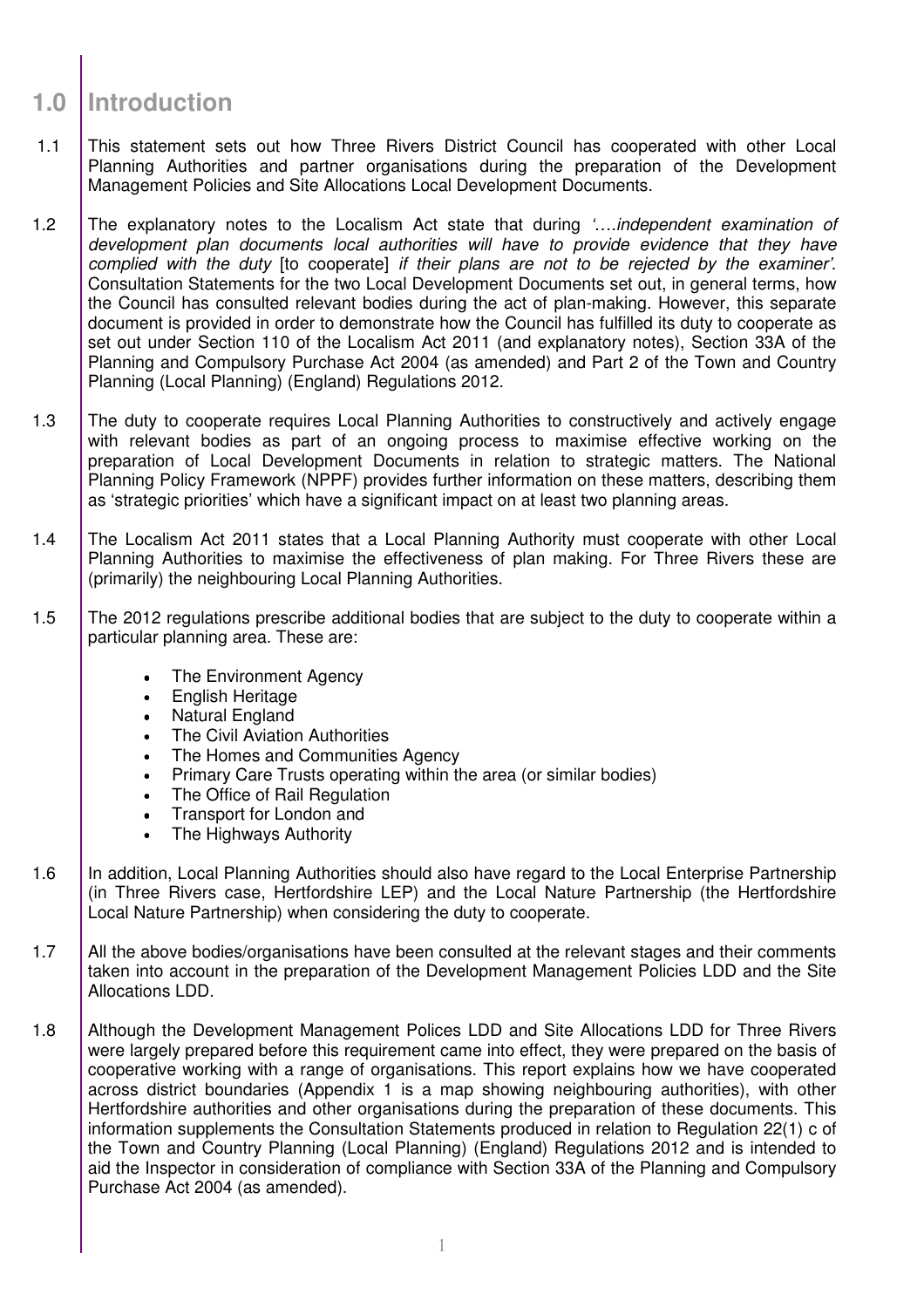- 1.9 The following sections summarise the joint working on:
	- the Evidence Base
	- joint working groups
	- other liaison meetings
	- meetings on other strategic issues
	- future cooperation.

### **2.0 Joint Studies for Local Plan Evidence Base**

2.1 Where there are clear strategic and cross boundary issues, we have undertaken the evidence base studies jointly with other authorities and organisations. These joint studies are summarised in the table below with further detail in Appendix 2:

#### **Table 1: Joint Studies**

| <b>Housing</b>                                                     | <b>Date</b> | <b>Partners</b>                                                  |  |
|--------------------------------------------------------------------|-------------|------------------------------------------------------------------|--|
| <b>Urban Capacity Study</b>                                        | 2005        | Dacorum, Three Rivers, Watford                                   |  |
| London Commuter Belt (West) Strategic                              | 2008/       | Dacorum, Hertsmere, St Albans, Three Rivers,                     |  |
| Housing Market Assessment 2008                                     | 2009        | Watford, Welwyn Hatfield, HCC                                    |  |
| South West Hertfordshire Strategic                                 | 2008        | Dacorum, Three Rivers, Watford                                   |  |
| Housing Land Availability Assessment                               |             |                                                                  |  |
| An Assessment of the Accommodation                                 | 2005        | Dacorum, Hertsmere, St Albans, Three Rivers,                     |  |
| Needs of Gypsies and Travellers in                                 | and         | Watford                                                          |  |
| South & West Hertfordshire and Stage 2:                            | 2006        |                                                                  |  |
| Identification of potential sites                                  |             |                                                                  |  |
| <b>Traveller Needs Assessment</b>                                  | 2012        | Dacorum, Three Rivers                                            |  |
| Development Economics Study                                        | 2009        | Dacorum, Three Rivers, Watford                                   |  |
| <b>Environment/Resources</b>                                       |             |                                                                  |  |
| Hertfordshire Renewable and Low                                    | 2010        | Broxbourne, Dacorum, East Herts, Hertsmere, North                |  |
| Carbon Energy Technical Study                                      |             | Herts, St Albans, Three Rivers, Watford, Welwyn<br>Hatfield, HCC |  |
| Scoping Study of Hertfordshire LPA                                 | 2009        | Broxbourne, Dacorum, East Herts, Hertsmere, North                |  |
| Planning Performance in relation to                                |             | Herts, St Albans, Three Rivers, Watford, Welwyn                  |  |
| climate change                                                     |             | Hatfield, HCC                                                    |  |
| Delivering Renewable & Low Carbon                                  | 2010        | Broxbourne, Dacorum, East Herts, Hertsmere, North                |  |
| Energy Opportunities in Hertfordshire:                             |             | Herts, St Albans, Three Rivers, Watford, Welwyn                  |  |
| <b>Opportunities for District Heating</b>                          |             | Hatfield, HCC                                                    |  |
| Water Cycle Study - Scoping Study                                  | 2010        | Dacorum, St Albans, Three Rivers, Watford, Welwyn<br>Hatfield    |  |
| Meeting Tomorrow's Challenge Today -                               | Not         | Broxbourne, Dacorum, East Herts, Hertsmere, North                |  |
| A Climate Change Strategic Framework                               | Date        | Herts, St Albans, Stevenage, Three Rivers, Watford,              |  |
| for Hertfordshire                                                  | d           | Welwyn Hatfield, HCC                                             |  |
| Strategic Flood Risk Assessment - Vol.1                            | 2007        | Dacorum, St Albans, Three Rivers,                                |  |
|                                                                    |             | Watford                                                          |  |
| <b>Transport</b>                                                   |             |                                                                  |  |
| Developing Transport Options for the                               | 2010        | Broxbourne, Dacorum, East Herts, Hertsmere, North                |  |
| London Arc and Thames Gateway                                      |             | Herts, St Albans, Stevenage, Three Rivers, Watford,              |  |
| Engines of Growth'                                                 |             | Welwyn Hatfield, HCC                                             |  |
| HIIS - Transport Technical Report                                  | 2009        | Broxbourne, Dacorum, East Herts, Hertsmere, North                |  |
|                                                                    |             | Herts, St Albans, Stevenage, Three Rivers, Watford,              |  |
|                                                                    |             | Welwyn Hatfield, HCC                                             |  |
| South West Herts Transport Plan -<br><b>Review and Action Plan</b> | 2008        | Hertsmere, Three Rivers, Watford, HCC                            |  |
| <b>Transport Modelling</b>                                         | 2012        | Three Rivers, Watford, HCC                                       |  |
|                                                                    |             |                                                                  |  |
| Employment<br>Hertfordshire London Arc Jobs Growth                 |             | Broxbourne, Dacorum, Hertsmere, St Albans, Three                 |  |
| and Employment Land                                                | 2009        | Rivers, Watford, Welwyn Hatfield, HCC, (+ Brentwood              |  |
|                                                                    |             | & Epping Forest)                                                 |  |
| London Arc Employment Land Study                                   | 2009        | Broxbourne, Dacorum, Hertsmere, St Albans, Three                 |  |
|                                                                    |             | Rivers, Watford, Welwyn Hatfield, HCC, (+ Brentwood              |  |
|                                                                    |             | & Epping Forest)                                                 |  |
| Hertfordshire Strategic Employment Sites                           | 2011        | Broxbourne, Dacorum, East Herts, Hertsmere, North                |  |
|                                                                    |             |                                                                  |  |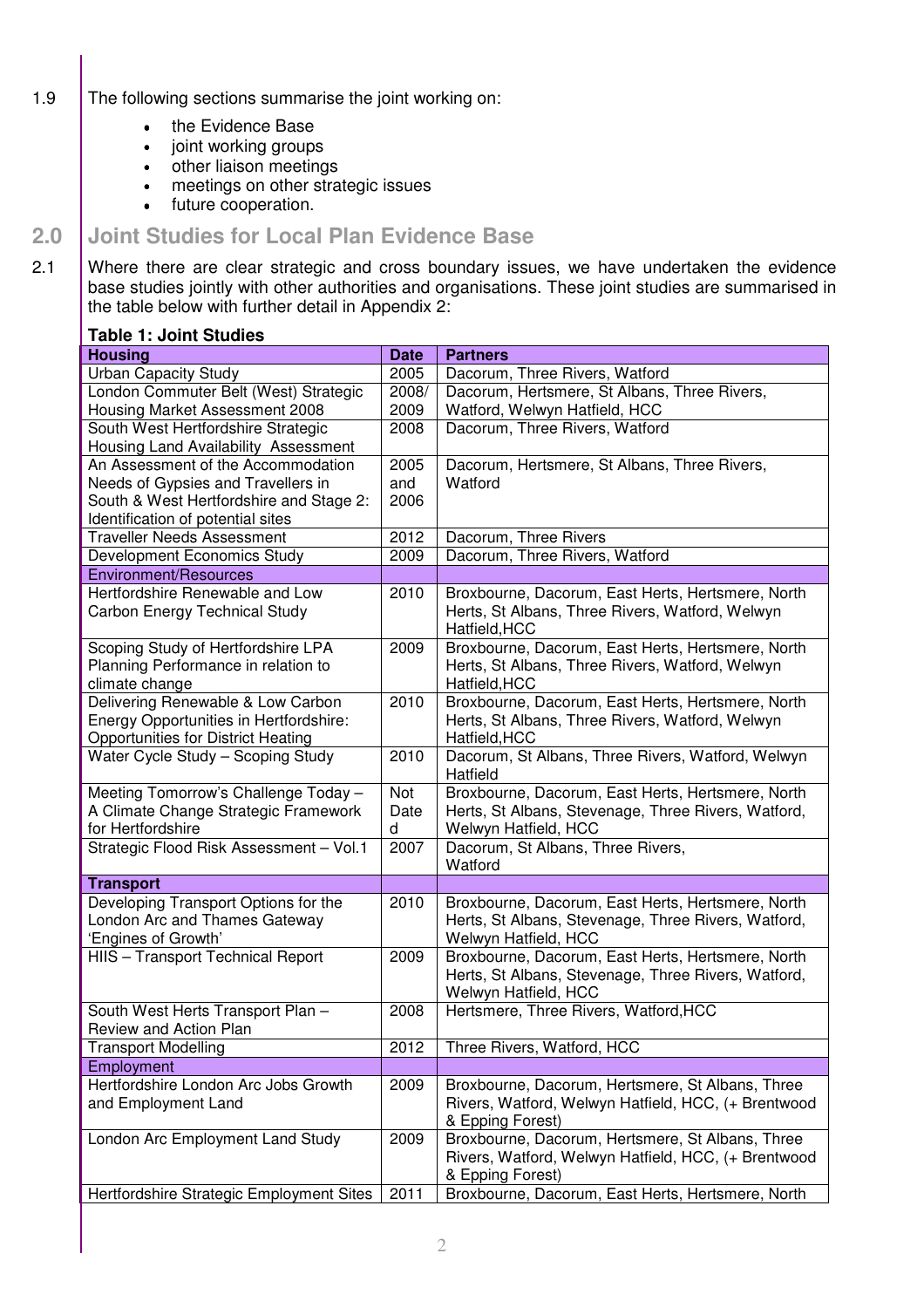| Study                                      |      | Herts, St Albans, Stevenage, Three Rivers, Watford, |  |
|--------------------------------------------|------|-----------------------------------------------------|--|
|                                            |      | Welwyn Hatfield, HCC, EEDA                          |  |
| S.W. Herts Employment Space Study          | 2005 | Dacorum, Three Rivers, Watford                      |  |
| S.W. Herts Employment Land Update          | 2010 | Dacorum, Three Rivers                               |  |
| Green Infrastructure, Leisure & Open Space |      |                                                     |  |
| Open Space Sport & Recreation Study        | 2006 | Three Rivers, Watford                               |  |
| GreenArc Strategic Infrastructure Plan     | 2011 | Broxbourne, Dacorum, East Herts, Hertsmere, North   |  |
| (with Hertfordshire)                       |      | Herts, St Albans, Stevenage, Three Rivers, Watford, |  |
|                                            |      | Welwyn Hatfield, HCC                                |  |
| Hertfordshire Infrastructure and           | 2009 | Broxbourne, Dacorum, East Herts, Hertsmere, North   |  |
| Investment Strategy (HIIS)                 |      | Herts, St Albans, Stevenage, Three Rivers, Watford, |  |
|                                            |      | Welwyn Hatfield, HCC                                |  |
| Community Infrastructure Levy Stage 1      | 2012 | Dacorum, East Herts, Hertsmere, North Herts, St     |  |
| <b>Viability Assessment</b>                |      | Albans, Three Rivers, Watford, Welwyn Hatfield, HCC |  |

### **3.0 Joint Working Groups**

- 3.1 Joint working and information sharing is also facilitated by a number of countywide groups and more locally based groups which meet on a regular basis. These include:
- 3.2 Hertfordshire Infrastructure Planning Partnership (HIPP)
- 3.3 This group meets quarterly and comprises elected Members, mainly the Planning Portfolio Holders of each Hertfordshire Local Planning Authority. This meeting is chaired by the Portfolio Holder of the Council that is chairing HPG Planning (below). Various planning, infrastructure and investment issues are discussed and direction given to officers. The group works closely with the HPG Planning Group. Strategic issues are also referred to the Local Enterprise Partnership (Hertfordshire LEP). A Herts Coordinator has also been appointed who will be responsible for bringing together and coordinating work across the Hertfordshire Authorities.

#### 3.4 Hertfordshire Planning Group (HPG) Planning

- 3.5 This group meets quarterly to discuss topical planning items across Hertfordshire. The chair normally rotates on a two year basis and is attended in the main by the various heads of Planning across the County. HCC Planning Officers also attend. Other groups attend on an as needed basis to give occasional presentations. Key items are referred upwards to the HIPP group for further action and decision making.
- 3.6 HPG Development Plans
- 3.7 This group meets quarterly to discuss topical planning policy items across Hertfordshire and emerging national planning policy issues. The chair rotates on an annual basis and is attended in the main by various Heads of Planning Policy across the County. HCC Policy Officers also attend. Other groups attend on an as needed basis and to give occasional presentations to the Policy Officers. Key items are often referred upwards to HPG Planning Group for further action and decision making.
- 3.8 HPG Landscape
- 3.9 This group meets quarterly to discuss Green Infrastructure matters in Hertfordshire. In addition, a Strategic Green Infrastructure Group has been set up to drive forward projects from the Hertfordshire and Green Arc Green Infrastructure Strategic Highlights Plan (SHIP). A Local Nature Partnership has now also been set up along the lines of the Local Enterprise Partnership.

#### 3.10 Hertfordshire Infrastructure and Investment Strategy (HIIS)

3.11 This reference group was set up to investigate the existing level of infrastructure deficit in Hertfordshire and the future infrastructure needs in the County. The HIIS study reported in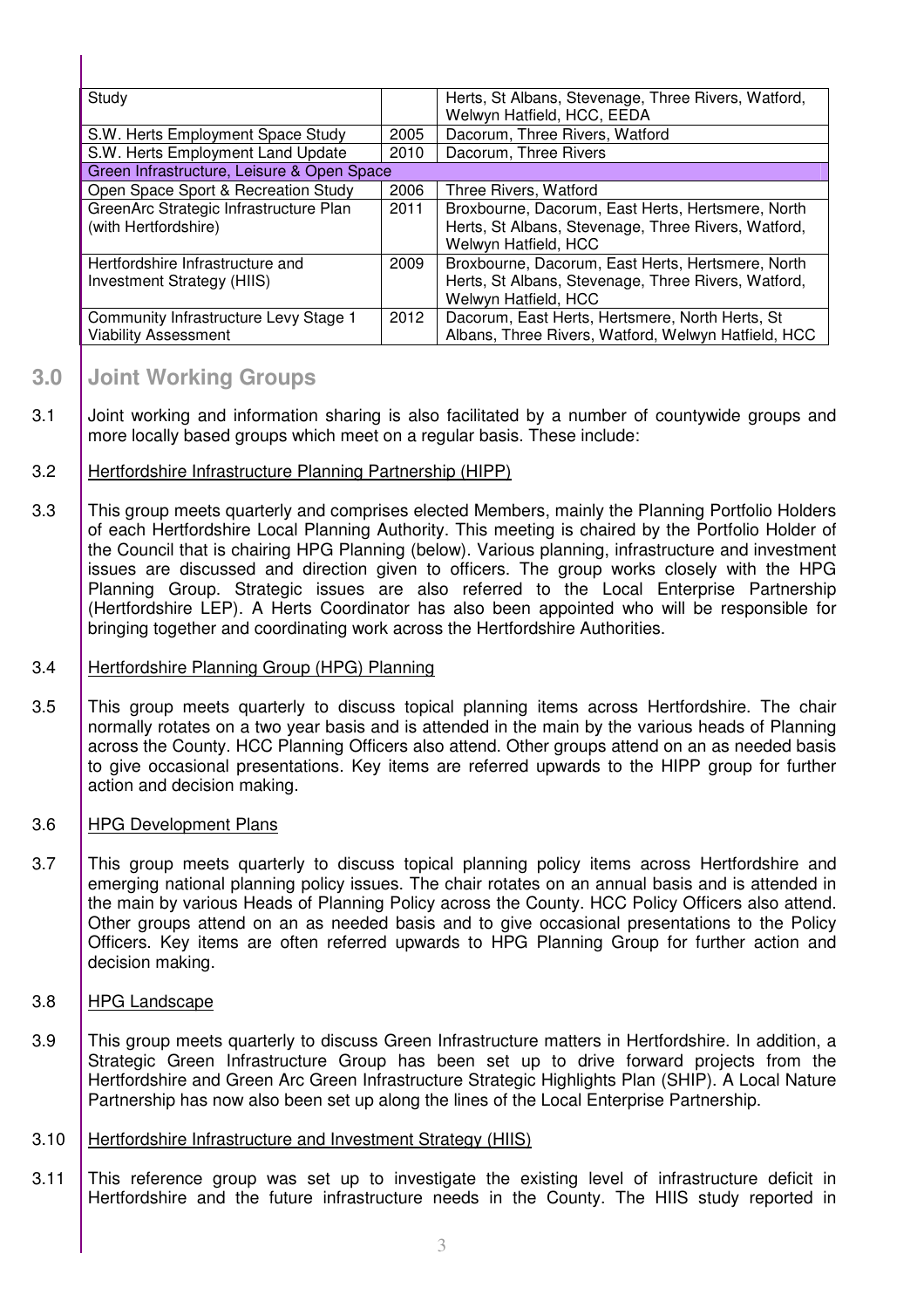November 2009 and concluded that there is an existing deficit of infrastructure in Hertfordshire amounting to approximately £2 billion and future infrastructure requirements also amounting to a similar £2 billion. The HIIS work is currently being refreshed by Hertfordshire County Council and will also draw on the national infrastructure plan. The refresh will assist with the update to the Infrastructure Delivery Plan for Three Rivers. The HIIS work is now being reported to the CIL Reference Group below.

#### 3.12 Community Infrastructure Levy (CIL) Reference Group

3.13 This officer reference group meets quarterly and takes an overview across the County in infrastructure issues and on the implementation of the Community Infrastructure Levy. The group is currently overseeing the CIL viability assessment project being undertaken by consultants for 8 of the local planning authorities in Hertfordshire. This initial viability assessment will be part of the evidence base for the CIL charging schedules for each authority.

#### 3.14 Building Futures Group

3.15 Commencing in 2004, this group has developed a Hertfordshire Building Futures Guide. Building Futures is a web based resource available to all, providing guidance and assistance on sustainable buildings and sustainable development. The aim is to maintain a regularly updated web based guide which supports the Core Strategy and Development Management Policies on sustainable development. Every two years, a Building Futures awards event is held to recognise the best sustainable buildings and best design of buildings that are developed in Hertfordshire.

#### 3.16 Hertfordshire Information Liaison Group

3.17 This group is held every quarter and discusses monitoring, information and data management matters across the County. This group is attended by monitoring and planning policy officers and the group works closely with the HPG Development Plans Group.

#### 3.18 | Built Environment and Management Services (BEAMS)

- 3.19 Set up in 1993, BEAMS manage conservation matters across the County and provide expertise in conservation and design matters to a number of Hertfordshire authorities, including Three Rivers. BEAMS coordinate a quarterly Conservation Officers Forum which is attended by conservation officers from Hertfordshire and Bedfordshire as well as officers from English Heritage, concerning built heritage conservation in Hertfordshire.
- 3.20 Hertfordshire Economic Development Officers Group (HEDOG)
- 3.21 Reinvigorated in August 2011, this group is a meeting of Hertfordshire District Economic Development Officers (EDOs) for networking and best practice sharing. It is also a forum for EDOs to discuss other strategic issues such as the Local Enterprise Partnership and engagement with the County Council's Economic Development Unit. The group meets bi-monthly and members of the LEP Executive have attended these meetings to provide updates on progress.
- 3.22 Local Enterprise Partnership
- 3.23 The Government see Local Enterprise Partnerships (LEPs) as providing the clear vision and strategic leadership to drive sustainable private sector led growth and job creation in their area. Three Rivers District Council's cooperation with the LEP is largely through HEDOG (mentioned above). The LEP has established 4 sub-groups around:
	- **Enterprise and Innovation** to progress cluster based work, social enterprise, business incubation and business engagement actively initiated by Herts Works.
	- **Skills and Employment Board** to better address the skills needs of employers.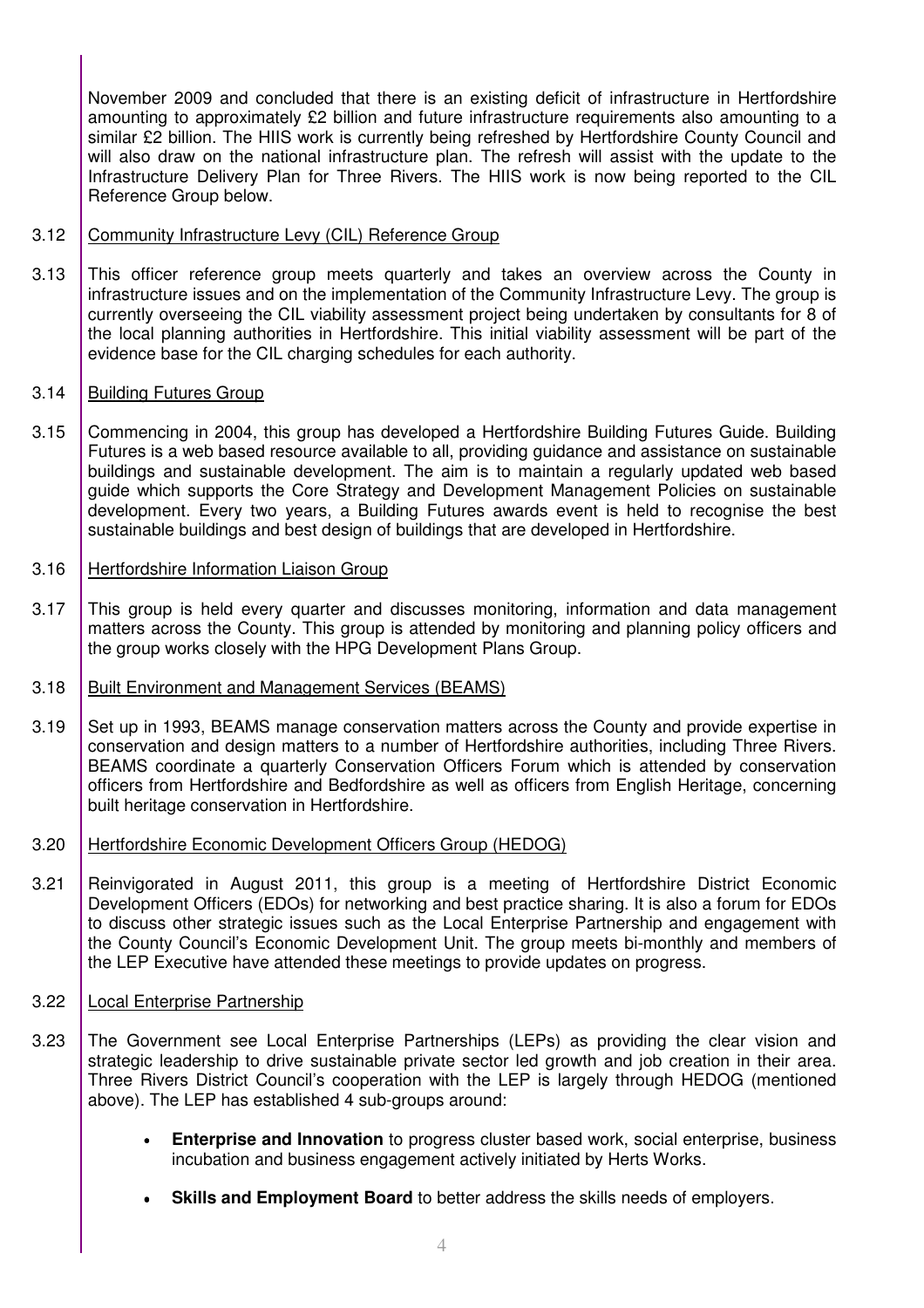- **Strategic Infrastructure** to build on existing activity such as strategic employment sites and broadband provision but take more of a strategic role in determining the key infrastructure requirements for Hertfordshire.
- **Investment and Advocacy** to bring together the current inward investment activity, tourism and lobbying and advocacy activity to better manage the promotion and marketing of Hertfordshire to key audiences such as potential investors and central Government.

#### 3.24 Housing and Regeneration Initiative (HARI)

3.25 This group meet quarterly to discuss strategic housing delivery and regeneration issues across the two authorities of Three Rivers and Watford. Recent cooperation involved the jointly managed preparation of our Local investment Plans (LIPs) for the Homes and Community Agency (HCA). This is a key group to discuss affordable housing and social housing issues in the local area.

#### 3.26 Transport Liaison Groups

3.27 There are various joint working groups between Hertfordshire County Council, Watford Borough Council, Three Rivers and Hertsmere. These include the Transport and Access Partnership, STIBlet and South West Herts Partnership. These groups discuss key strategic transport issues, delivery of major schemes for the integrated programme of highway works, allocation of Section 106 funds and other items. There is also a Section 106 Three Rivers Officer Steering Group which meet with the County Council on a quarterly basis to discuss Section 106 monies and large transport schemes.

#### **4.0 Liaison Meetings with Neighbouring Authorities and Other Organisations**

4.1 In addition to the joint studies undertaken as detailed in paragraph 2.1 neighbouring authorities have also attended Cross Boundary and Duty to Cooperate Meetings at which a number of issues of joint interest were discussed. The following table details the authorities that attended each meeting.

| <b>Date</b><br><b>of</b><br><b>Meeting</b> | <b>Venue</b>         | <b>Attendees</b>                                                                         | <b>Topics Discussed</b>                                                                                                                                                                                    |
|--------------------------------------------|----------------------|------------------------------------------------------------------------------------------|------------------------------------------------------------------------------------------------------------------------------------------------------------------------------------------------------------|
| 23/4/2009                                  | <b>TRDC</b>          | TRDC, LB Harrow,<br>LB.<br>Hillingdon, Chiltern DC, South<br><b>Bucks DC</b>             | Progress on Local Plans,<br>regional/strategic issues,<br>potential cross boundary<br>issues, potential for future<br>joint working.                                                                       |
| 26/10/2009                                 | Dacorum<br><b>BC</b> | Dacorum BC, TRDC<br><b>HCC Property Services</b><br>HCC Children, Schools<br>&<br>Family | Education provision, CIL<br>update, Adult Care Services                                                                                                                                                    |
| 3/05/2012                                  | <b>TRDC</b>          | TRDC<br><b>HCC Waste</b>                                                                 | Progress of Local Plan<br>Documents, NPPF Issues,<br>TRDC representation on Pre<br>submission Waste Site<br><b>Allocations Document,</b><br>Progress on evidence base<br>studies, Minerals Plan<br>update. |
| 24/05/2012                                 | <b>TRDC</b>          | TRDC, Dacorum BC,<br>St Albans City & District<br>Council, Watford BC                    | Gypsy & Traveller<br><b>Accommodation Needs</b><br>Assessment, new Planning                                                                                                                                |

#### **Table 2: Liaison Meetings**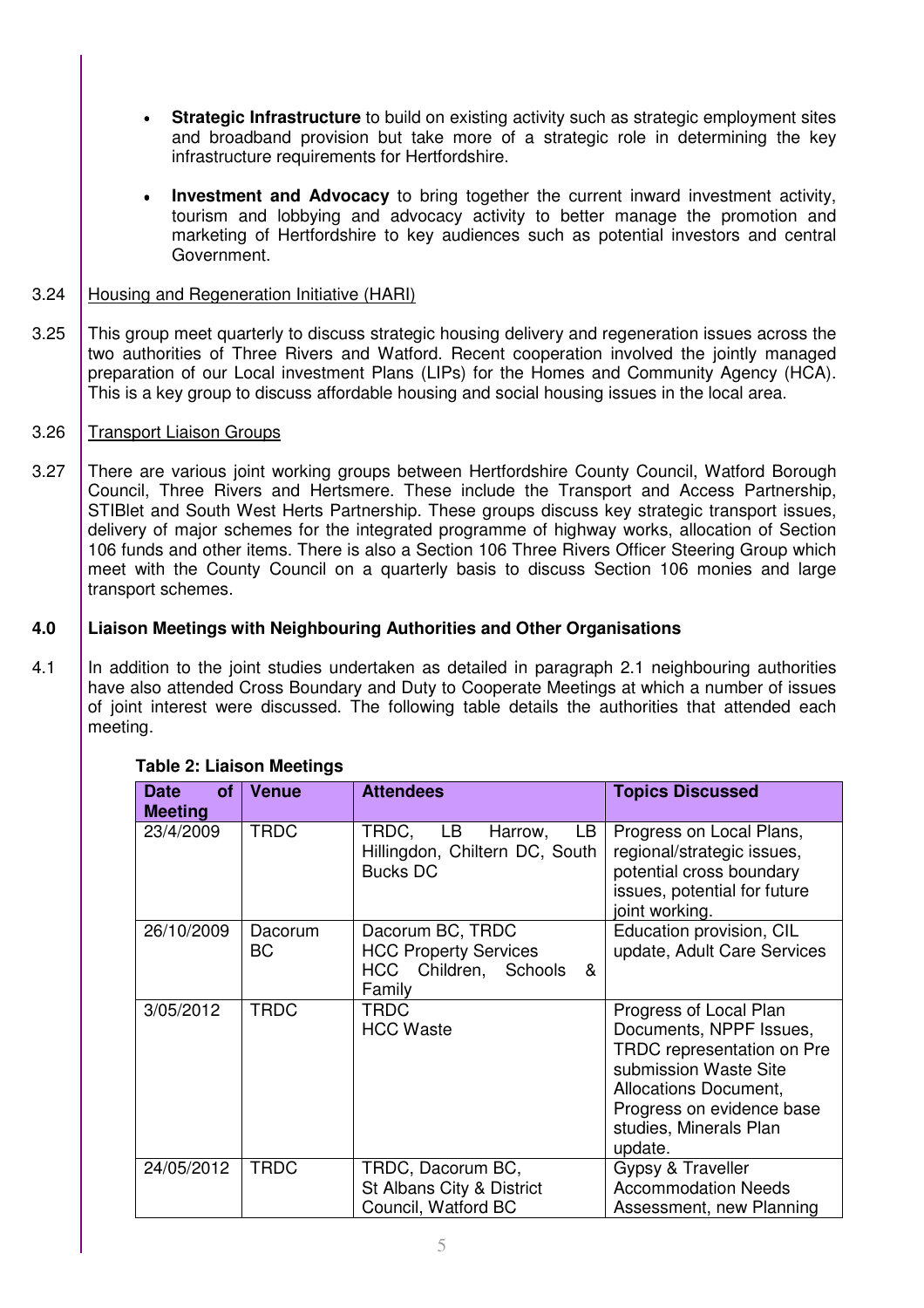|            |                   | Hertsmere BC                                                                                                                                                                  | for travellers policy and joint<br>working                                                                                                                                                                                                                               |
|------------|-------------------|-------------------------------------------------------------------------------------------------------------------------------------------------------------------------------|--------------------------------------------------------------------------------------------------------------------------------------------------------------------------------------------------------------------------------------------------------------------------|
| 16/07/2012 | <b>TRDC</b>       | TRDC<br>London Borough of Hillingdon<br>London Borough of Harrow<br>Dacorum BC<br>Watford BC<br><b>Chiltern District Council</b><br>Hertsmere BC<br>St Albans City & District | Up date on all LPA's LDDs,<br><b>Housing Targets, Cross</b><br>Boundary Issues, Gypsy &<br>Travellers, Neighbourhood<br>Plans, infrastructure,<br>Education provision, future<br>meetings.                                                                               |
| 27/09/2012 | <b>Watford BC</b> | <b>TRDC</b><br>Watford BC<br>Hertsmere BC                                                                                                                                     | Duty to Cooperate, Local<br>Plan updates, Housing<br>Evidence updates, Gypsy &<br>Traveller issues, Green Belt,<br><b>Employment and Retail</b><br><b>Issues, major Projects</b><br>update, CIL, Evidence base<br>Studies, Education provision,<br><b>Climate Change</b> |

#### 4.1 Watford Borough Council (WBC)

4.2 We have regular meetings and ongoing communications with WBC on joint matters and cross border site issues. We recently cooperated on the LDF Transport Modelling joint project across the two planning areas. Regular communications take place on other joint matters such as school provision, strategic housing, retail and hotel/leisure provision issues in the vicinity of our joint boundary. Duty to Cooperate Meetings were also attended on 16 July 2012 and 27 September 2012 at which a number of issues of joint interest were discussed.

#### 4.3 Dacorum Borough Council (DBC)

- 4.4 We have regular meetings and ongoing communications with DBC on joint matters and cross border site issues. We recently cooperated on the Travellers Needs Assessment and regular communications take place on other joint matters such as school provision, strategic housing, retail and hotel/leisure provision issues in the vicinity of our joint boundary. A Duty to Cooperate Meeting was also attended on 16 July 2012 at which a number of issues of joint interest were discussed.
- 4.5 Hertsmere Borough Council (HBC)
- 4.6 We have regular meetings and regular communications with Hertsmere on joint matters. Meetings were attended on 16 July 2012 and 27 September 2012 at which a number of issues of joint interest were discussed.
- 4.7 St Albans City and District Council
- 4.8 We have regular meetings and communications with St Albans City & District Council on joint matters. Meeting were attended on 24 May 2012 and 16 July 2012 at which a number of issues of joint interest were discussed.
- 4.9 Hertfordshire County Council (HCC)
- 4.10 As HCC are the education authority there have been on going meetings to discuss new school requirements arising from development and possible locations to meet this need over the last three years, which informed our Core Strategy and the Site Allocations LDD.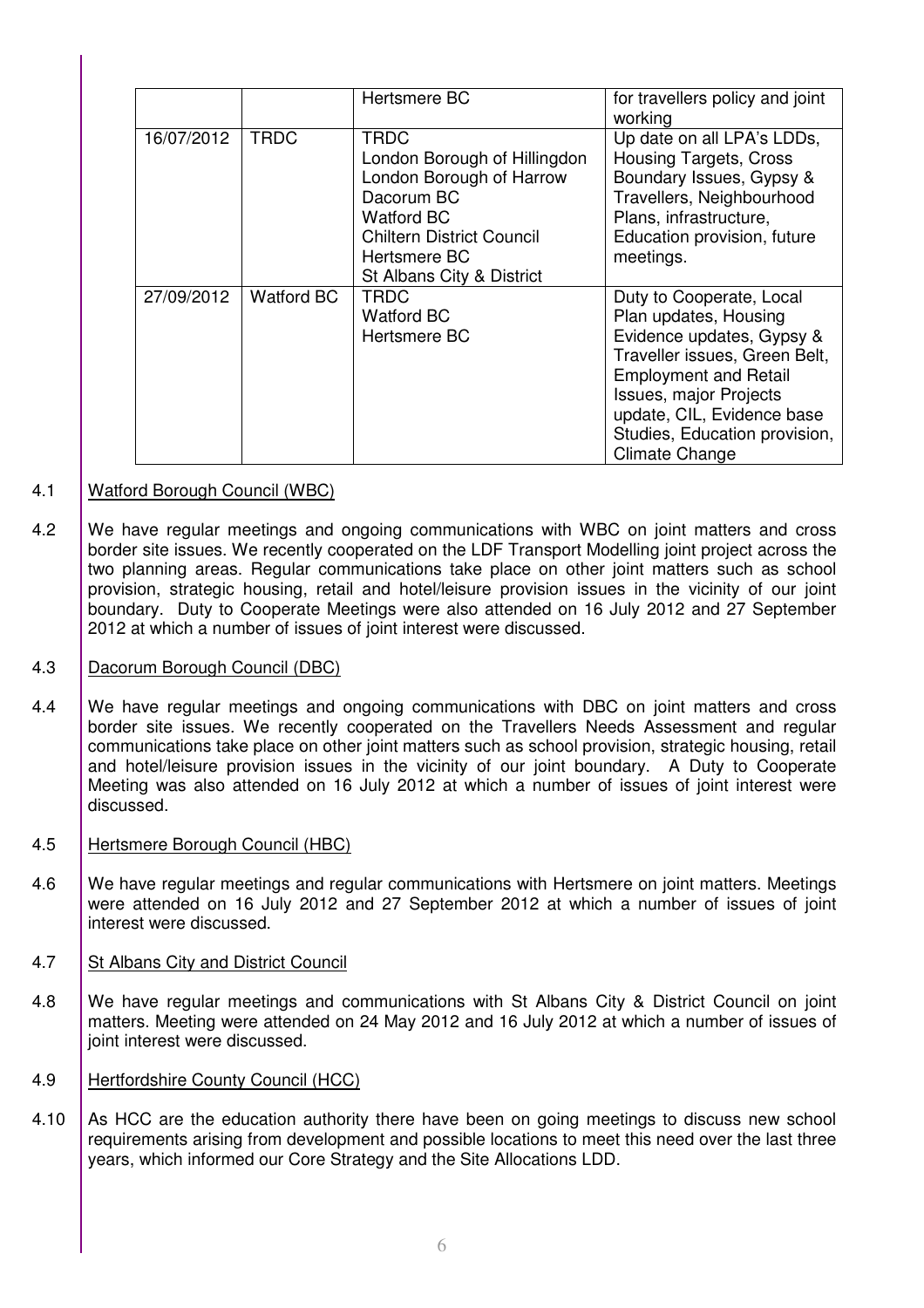- 4.11 As transport authority there are regular Transport Liaison Meetings (see paragraph 3.26) and most recently the Councils have worked jointly (and with Watford BC) on Transport Modelling for the Site Allocations LDD (see Table 1).
- 4.12 As strategic planning authority we liaise with the County Council through many of the joint working groups set out above.
- 4.13 Hertfordshire County Council are the Minerals and Waste Planning Authority and we took part in consultation on the Minerals and Waste DPDs.
- 4.14 Other Adjoining Authorities
- 4.15 Representatives from London Borough of Harrow, London Borough of Hillingdon, South Bucks District Council and Chiltern District Council have been invited to and attended meetings to discuss cross boundary issues and other strategic planning matters. (See Table 2). We have also taken part in consultations on all planning documents. Representations received from all neighbouring authorities have been taken into account.
- 4.16 The Environment Agency
- 4.17 Throughout the plan making process regular meetings were held with the Environment Agency on the following dates:
	- 5 March 2010
	- 9 February 2011 and
	- 28 August 2012.
- 4.18 These meeting were to discuss issues of interest such as flooding and contamination issues, Flood Risk Zones and to ensure policies in our planning documents were in compliance with the aims of the Environment Agency.
- 4.19 The Environment Agency has been consulted at every stage of the plan preparation and sustainability appraisal process. Changes were made to the Development Management Policies LDD and to the Site Allocations LDD as a result of these meetings and representations made.
- 4.20 The Environment Agency was also a member of the Steering Group for the Water Cycle Study-Scoping Study.
- 4.21 Homes and Communities Agency
- 4.22 Quarterly meetings with the Homes and Communities Agency (HCA) are held and have resulted in the productions of our Local Investment Plan alongside Watford BC.
- 4.23 English Heritage
- 4.24 English Heritage has been consulted at every stage of the plan preparation process. Changes were made to the Development Management Policies LDD as a result of representations made. Further information on the changes made is included in the Consultation Statements.

#### **5.0 Infrastructure Delivery Plan**

5.1 The preparation and the subsequent annual update of the Three Rivers' Infrastructure Delivery Plan (IDP) demonstrate close working and cooperation between Three Rivers DC and infrastructure providers. The IDP seeks to establish what additional infrastructure is required to support the planned increase in new homes and jobs and the projected population growth within the District. It includes a review of existing provision for social infrastructure (such as health and education facilities), physical infrastructure, (such as transport and utilities) and green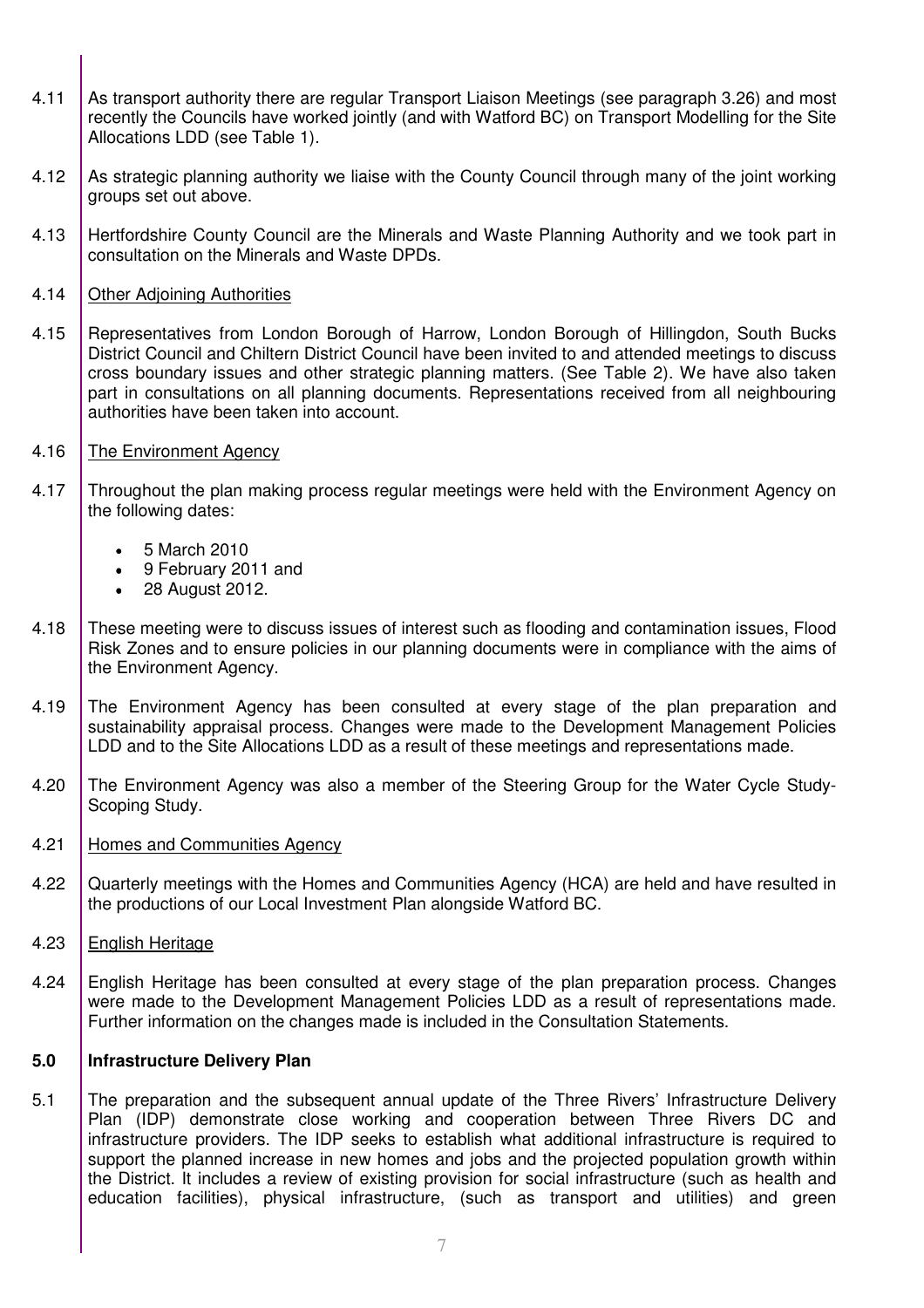infrastructure, (such as parks and open spaces). The IDP provides an analysis of the nature of future provision, and where known, where it will be provided, when it will be provided, how it will be funded.

- 5.2 The IDP has been informed by information from and consultation with a range of County and District Services, (such as education, libraries, highways etc), the Local Strategic partnership and infrastructure providers external to the Council such as the:
	- Local Strategic Partnership
	- Primary Care Trust (West Herts PCT and the WatCom Estates Plan)
	- Hertfordshire Police Authority
	- Hertfordshire Fire & Rescue Services
	- Transport for London and Hertfordshire County Council (in relation to Croxley Rail Link)
	- Highways Agency
	- Thames Water Utilities
	- Affinity Water (previously known as Veolia Water)
	- National Grid
	- UK Power Networks
- 5.3 The methodology was developed using guidance from the Communities and Local Government (CLG), the Planning Advisory Service (PAS) and other best practice guidance. The IDP was produced by the Council in consultation with the service providers listed above. The methodology used involved the identification of relevant agencies/bodies providing infrastructure and seeking a representative from each. An analysis was then undertaken of the relevant strategies and plans of each provider to establish the capital infrastructure projects that were being planned. Workshops and meetings were also held with the infrastructure providers. Where this was not possible telephone and email conversations took place.
- 5.4 The aims of this initial engagement were to establish existing infrastructure capacity as well as future requirements to accommodate the levels of growth being proposed. Providers were asked how future provision is planned and delivered and what standards are used to assess future needs. This engagement also sought to inform providers of the spatial strategy contained within the Core Strategy so that they were aware of this in planning future infrastructure and developing their strategies and programmes.

#### **6.0 Future Cooperation**

6.1 The Council will continue to constructively and actively engage with all the relevant bodies as part of the plan preparation process. The types of cooperation set out in this paper will continue and strengthen given the new Duty to Cooperate and the resulting increasing emphasis being put on this Duty by all authorities in the County and neighbouring authorities at the current time.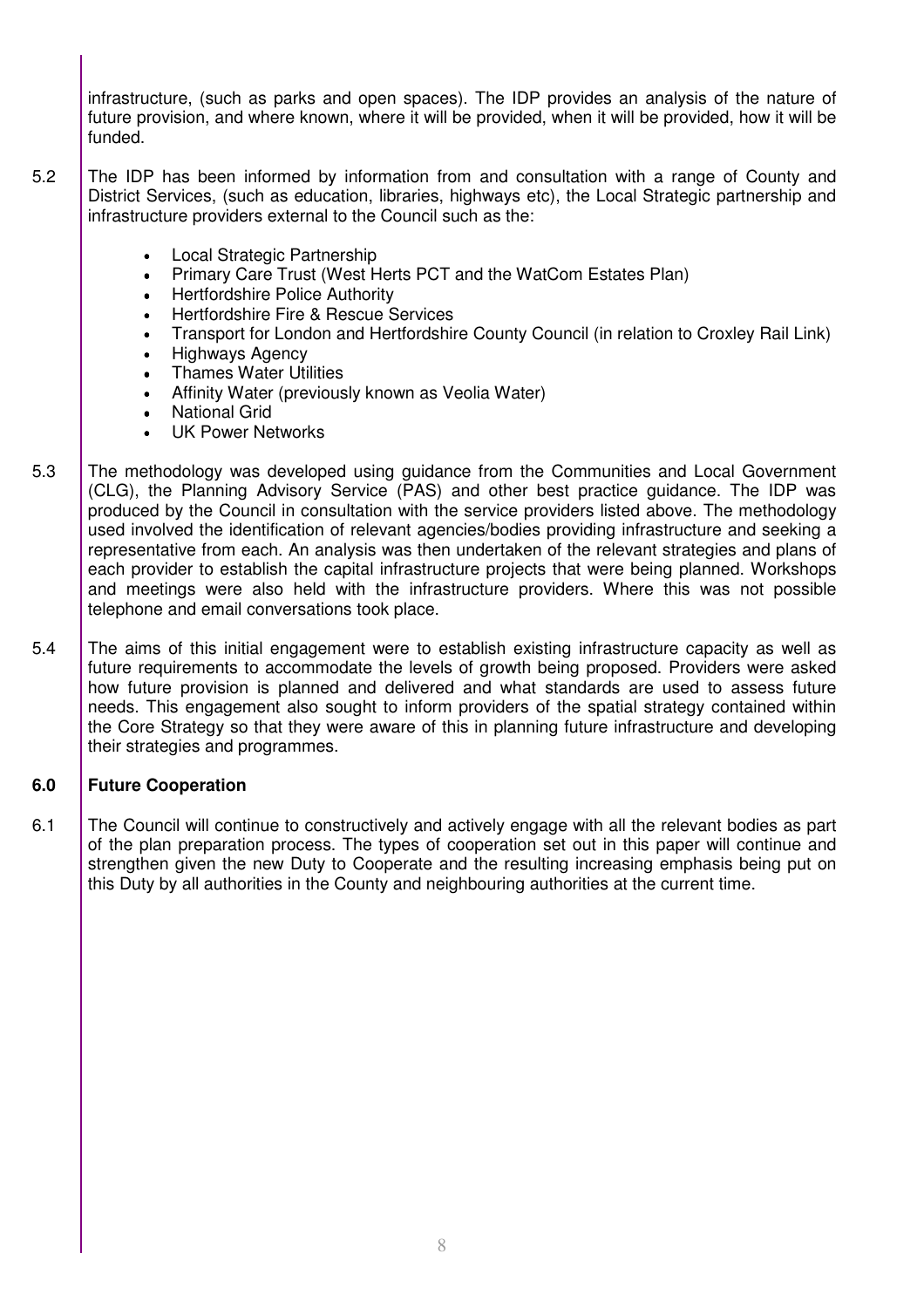**APPENDIX 1 District Boundary and Neighbouring Authorities** 

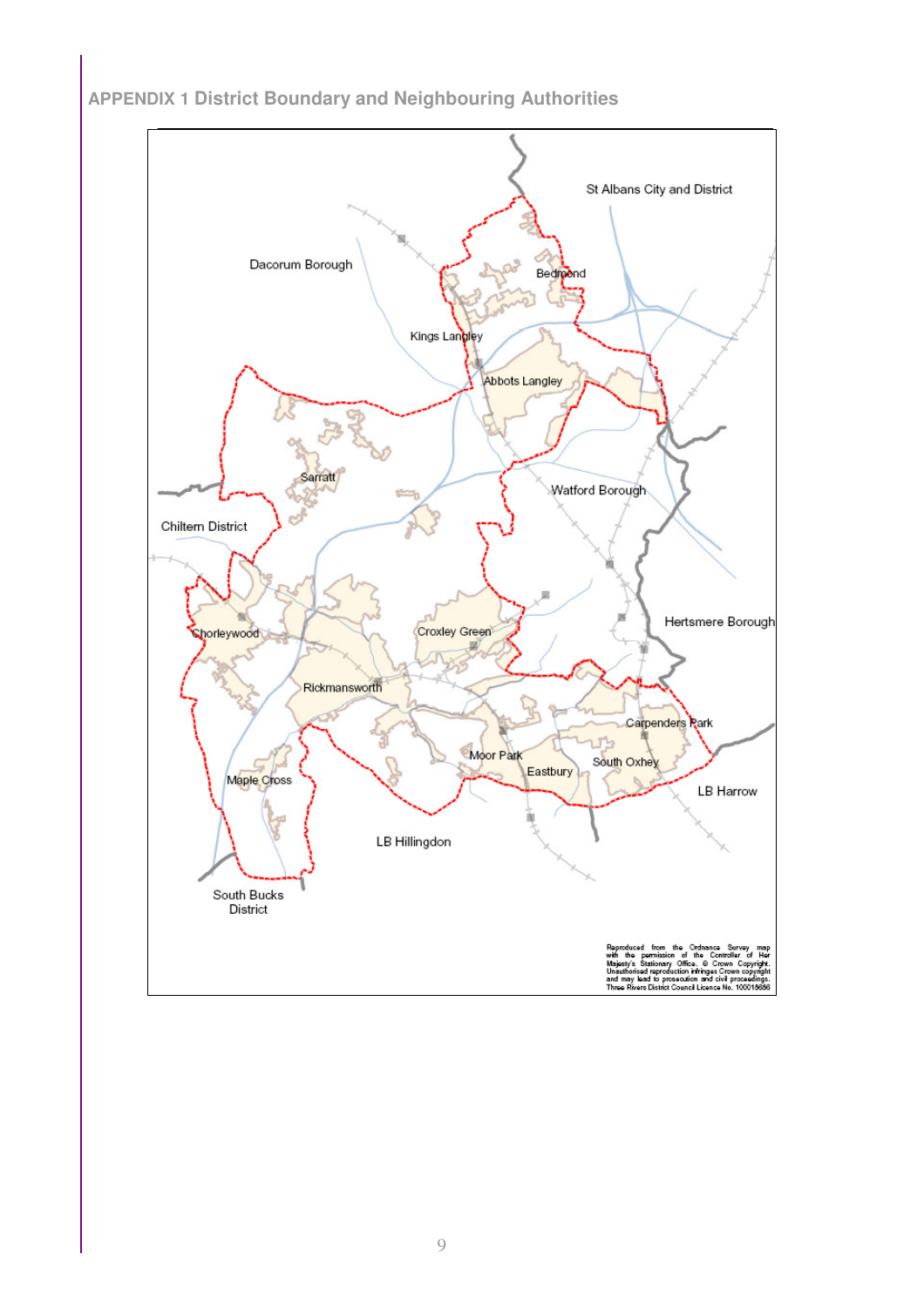## **APPENDIX 2 Joint Studies for Local Plan Evidence Base**

| <b>Study/Topic (Consultant)</b>                                                                                                              | <b>Purpose</b>                                                                                                                             | <b>Date</b>   | <b>Partners</b>                                                                                                          | Rationale                                       |  |
|----------------------------------------------------------------------------------------------------------------------------------------------|--------------------------------------------------------------------------------------------------------------------------------------------|---------------|--------------------------------------------------------------------------------------------------------------------------|-------------------------------------------------|--|
| <b>HOUSING</b>                                                                                                                               |                                                                                                                                            |               |                                                                                                                          |                                                 |  |
| Urban Capacity Study (Llewelyn Davies,<br>Atisreal, Weatheralls)                                                                             | To estimate the potential for<br>providing new homes in the built up<br>areas of the three authorities.                                    | Jan<br>2005   | Dacorum, Three Rivers, Watford                                                                                           | Share the same housing<br>market                |  |
| London Commuter Belt (West) Strategic<br>Housing Market Assessment 2008 (ORS)                                                                | Identify nature & level of current<br>housing demand including affordable<br>housing.                                                      | 2008<br>/9    | Dacorum, Hertsmere<br>St Albans, Three Rivers, Watford,<br>Welwyn Hatfield, HCC                                          | Share the same housing<br>market                |  |
| South West Hertfordshire Strategic Housing<br>Land Availability Assessment<br>(Tribal Urban Studio, Atisreal)                                | To estimate available housing<br>potential across the three council<br>areas.                                                              | Oct<br>2008   | Dacorum, Three Rivers, Watford                                                                                           | Share the same housing<br>market                |  |
| An Assessment of the Accommodation<br>Needs of Gypsies and Travellers in South &<br>West Hertfordshire (CURS)                                | To assess future accommodation<br>needs of Gypsies and Travellers.                                                                         | April<br>2005 | Dacorum, Hertsmere<br>St Albans, Three Rivers, Watford                                                                   |                                                 |  |
| Accommodation Needs of Gypsies &<br>Travellers in South & West Hertfordshire<br>Stage 2: Identification of potential sites<br>(Scott Wilson) | To identify potential sites in the study<br>area.                                                                                          | Sept<br>2006  | Dacorum, Hertsmere<br>St Albans, Three Rivers, Watford                                                                   |                                                 |  |
| <b>Traveller Needs Assessment (ORS)</b>                                                                                                      | To assess future accommodation<br>needs of Gypsies, Travellers &<br><b>Travelling Showpeople</b>                                           | 2012          | Dacorum, Three Rivers                                                                                                    |                                                 |  |
| <b>Development Economics Study</b><br>(Three Dragons)                                                                                        | To enable informed decisions<br>relating to the provision of affordable<br>housing and allocation of land.                                 | 2009          | Dacorum, Three Rivers, Watford                                                                                           | Share the same housing<br>market                |  |
| <b>ENVIRONMENT/RESOURCES</b>                                                                                                                 |                                                                                                                                            |               |                                                                                                                          |                                                 |  |
| Hertfordshire Renewable and Low Carbon<br>Energy Technical Study (AECOM)                                                                     | To identify opportunities for planning<br>policy to support the reduction of<br>CO2 emissions from residential/ non<br>domestic buildings. | July<br>2010  | Broxbourne, Dacorum, East Herts,<br>Hertsmere, North Herts, St Albans,<br>Three Rivers, Watford, Welwyn<br>Hatfield, HCC | County wide study                               |  |
| Scoping Study of Hertfordshire LPA<br>Planning Performance in relation to climate<br>change (AECOM)                                          | Assesses performance towards<br>meeting CO2 reduction targets and<br>the wider climate change agenda on<br>mitigation and adaption.        | Sept<br>2009  | Broxbourne, Dacorum, East Herts,<br>Hertsmere, North Herts, St Albans,<br>Three Rivers, Watford, Welwyn<br>Hatfield, HCC | County wide study                               |  |
| Delivering Renewable & Low Carbon Energy<br>Opportunities in Hertfordshire: Opportunities<br>for District Heating (ORS)                      | High level assessment of potential<br>localities which could support a<br>district heating scheme.                                         | Aug<br>2010   | Broxbourne, Dacorum, East Herts,<br>Hertsmere, North Herts, St Albans,<br>Three Rivers, Watford, Welwyn<br>Hatfield, HCC | County wide study                               |  |
| Water Cycle Study - Scoping Study (Hyder<br>Consulting)                                                                                      | Assess capacity of water<br>infrastructure.                                                                                                | April<br>2010 | Dacorum, St Albans<br>Three Rivers, Watford, Welwyn                                                                      | Study area covered by four<br>river catchments. |  |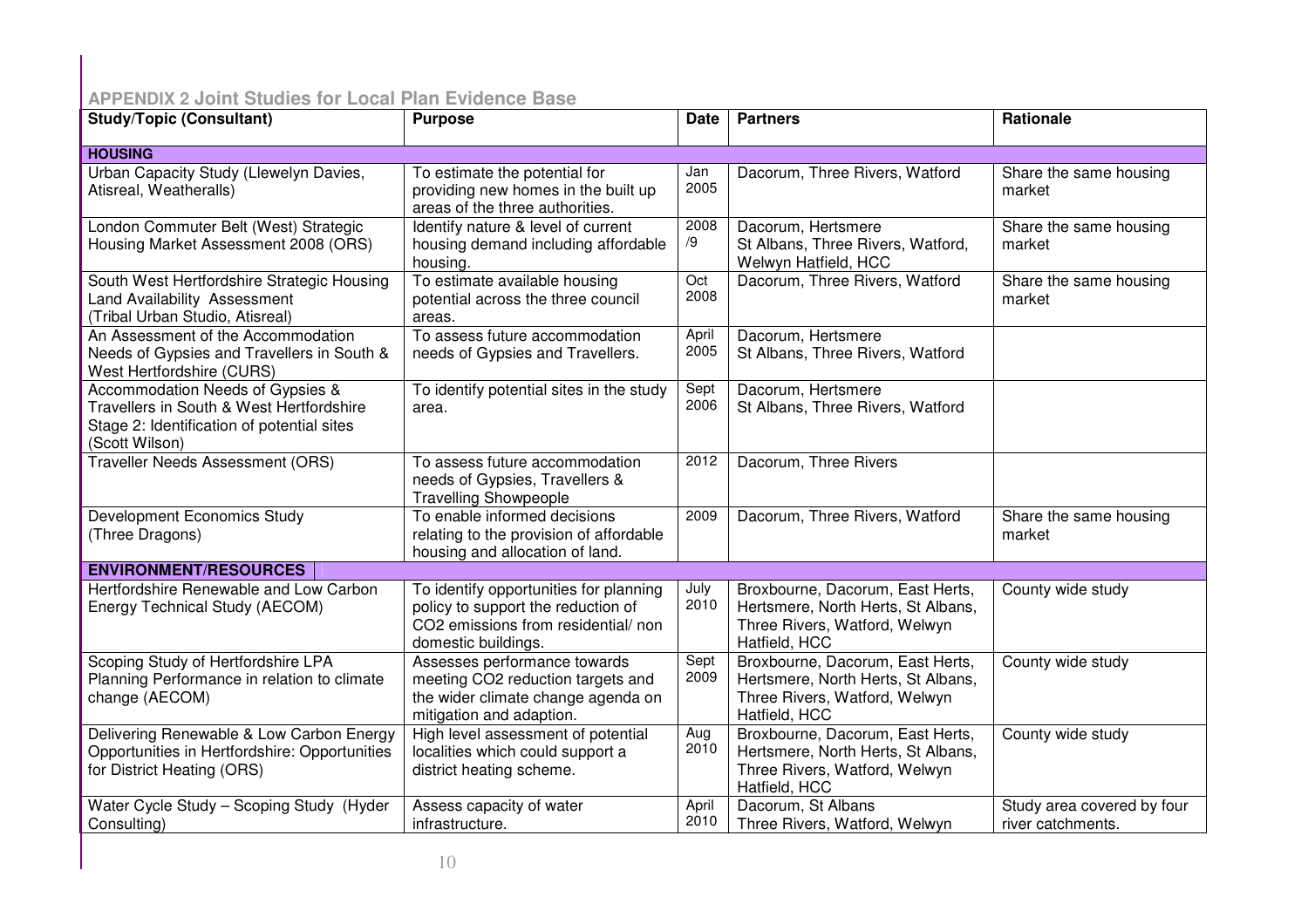|                                                                                                                                  |                                                                                                            |                  | Hatfield                                                                                                                                  |                                                                                                                               |
|----------------------------------------------------------------------------------------------------------------------------------|------------------------------------------------------------------------------------------------------------|------------------|-------------------------------------------------------------------------------------------------------------------------------------------|-------------------------------------------------------------------------------------------------------------------------------|
| Meeting Tomorrow's Challenge Today - A<br>Climate Change Strategic Framework for<br>Hertfordshire (Hertfordshire Forward, HCC)   | Sets out a climate change strategy<br>for all partners in Hertfordshire.                                   | Not<br>Date<br>d | Broxbourne, Dacorum, East Herts<br>Hertsmere, North Herts, St Albans<br>Stevenage, Three Rivers, Watford<br>Welwyn Hatfield, HCC          | County wide strategy                                                                                                          |
| Strategic Flood Risk Assessment - Vol.1<br>(Halcrow Group Ltd.)                                                                  | Assess and map all forms of flood<br>risk taking into account future climate<br>change predictions.        | Aug.<br>2007     | Dacorum, St Albans<br>Three Rivers. Watford                                                                                               | Area covered by catchment<br>area of the Colne, Lee and<br>Thames.                                                            |
| <b>TRANSPORT</b>                                                                                                                 |                                                                                                            |                  |                                                                                                                                           |                                                                                                                               |
| Developing Transport Options for the<br>London Arc and Thames Gateway 'Engines<br>of Growth'<br>(Steer Davies Gleave)            | Relates to East of England DaSTS<br>study and concerned with delivering<br>a Sustainable Transport System. | June<br>2010     | Broxbourne, Dacorum, East Herts<br>Hertsmere, North Herts, St Albans<br>Stevenage, Three Rivers, Watford,<br>Welwyn Hatfield, HCC         | Sub region identified in East<br>of England Plan                                                                              |
| HIIS - Transport Technical Report (URS)                                                                                          | To identify transport infrastructure<br>and costs as a result of targeted<br>RSS growth to 2031.           | Nov.<br>2009     | Broxbourne, Dacorum, East Herts,<br>Hertsmere, North Herts, St Albans,<br>Stevenage, Three Rivers, Watford,<br>Welwyn, Hatfield, HCC      | County wide strategic<br>approach                                                                                             |
| South West Herts Transport Plan - Review<br>and Action Plan<br>(Herts Highways)                                                  | To produce a refreshed Transport<br>Plan for South West Hertfordshire.                                     | Nov.<br>2008     | Hertsmere, Three Rivers, Watford,<br><b>HCC</b>                                                                                           | Relates to SW Hertfordshire<br>includes Three Rivers,<br>Watford and the SW part of<br>Hertsmere.                             |
| <b>Transport Modelling</b><br>(Steer Davies Gleave)                                                                              | Transport modelling to 2026.                                                                               | Jan.<br>2012     | Three Rivers, Watford, HCC                                                                                                                | <b>Uses S.W. Herts SATURN</b><br>Highway model, covers<br>much of Three Rivers, all of<br>Watford and a part of<br>Hertsmere. |
| <b>EMPLOYMENT</b>                                                                                                                |                                                                                                            |                  |                                                                                                                                           |                                                                                                                               |
| Hertfordshire London Arc Jobs Growth and<br><b>Employment Land</b><br>(Roger Tym & Partners)                                     | Provide sub regional overview of<br>future requirements for employment<br>land in the plan period to 2021. | Mar2<br>009      | Broxbourne, Dacorum, Hertsmere,<br>St Albans, Three Rivers, Watford,<br>Welwyn Hatfield, HCC, (+<br>Brentwood & Epping Forest)            | London Arc sub region as<br>defined in the RSS, East of<br>England Plan.                                                      |
| London Arc Employment Land Study<br>(Roger Tym & Partners)                                                                       | Considered the employment land<br>requirements in the sub region.                                          | Mar2<br>009      | Broxbourne, Dacorum, Hertsmere,<br>St Albans, Three Rivers, Watford,<br>Welwyn Hatfield, HCC, (+<br>Brentwood & Epping Forest)            | London Arc sub region as<br>defined in the RSS, East of<br>England Plan.                                                      |
| Hertfordshire Strategic Employment Sites<br>Study<br>(Regeneris Consulting, GL Hearn, WSP<br>Group & John Rutherford Consulting) | Considered scenarios for growth and<br>identified and assessed strategic<br>employment sites.              | April<br>2011    | Broxbourne, Dacorum, East Herts,<br>Hertsmere, North Herts, St Albans,<br>Stevenage, Three Rivers, Watford,<br>Welwyn Hatfield, HCC, EEDA | County wide study                                                                                                             |
| S.W. Herts Employment Space Study<br>(Roger Tym & Partners, Lambert Smith                                                        | Forecast requirement for<br>employment land over plan period,                                              | Jan.<br>2005     | Dacorum, Three Rivers, Watford                                                                                                            |                                                                                                                               |